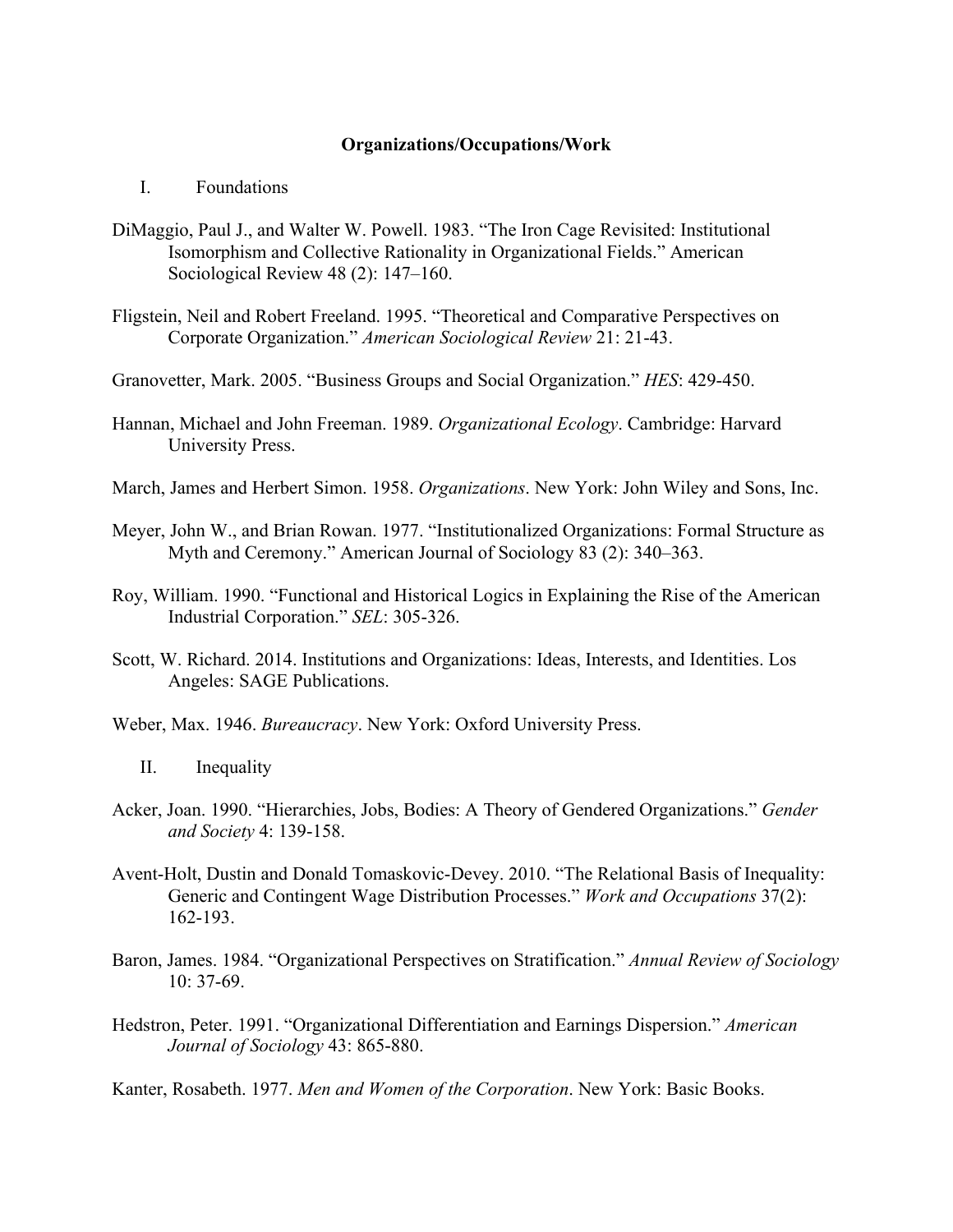- Kim, Chang Hwan and Arthur Sakamoto. 2008. "The Rise of Intra-Occupational Wage Inequality in the United States, 1983-2002." *American Sociological Review* 73(1): 129- 157.
- Stainback, Kevin, Donald Tomaskovic-Devey, and Sheryl Skaggs. 2010. "Organizational Approaches to Inequality: Inertia, Relative Power, and Environments." *Annual Review of Sociology* 36: 225-247.
- Tomaskovic-Devey, Donald. 1993. Gender and Racial Inequality at Work: The Sources and Consequences of Job Segregation. Ithaca, NY: ILR Press.
- Vallas, Steven and Emily Cummins. 2013. "Relational Models of Organizational Inequalities: Emerging Approaches and Conceptual Dilemmas." *American Behavioral Scientist*.
	- III. Mobility and Collaboration
- Ahuja, Gautam. 2000. "Collaboration Networks, Structural Holes, and Innovation: A Longitudinal Study." *American Sociological Quarterly* 45(3): 425-455.
- Granovetter, Mark. 1973. "The Strength of Weak Ties." *American Journal of Sociology* 78(6): 1360-1380.
- Lin, Nan. 1999. "Social Networks and Status Attainment." *G*: 451-453.
- Powell, Walter, Kenneth Koput, and Laurel Smith-Doerr. 1966. "Interorganizational Collaboration and the Locus of Innovation: Networks of Learning in Biotechnology." *American Sociological Quarterly* 41: 116-145.

\_\_\_\_\_\_\_\_\_\_\_\_. 1990. "Neither Market nor Hierarchy: Network Forms of Organization." *Research in Organizational Behavior* 12: 295-336.

- Sorensen, Aage. 1977. "The Structure of Inequality and the Process of Attainment." *American Sociological Review* 42: 965-978.
- Uzzi, Brian. 1997. "Social Structure and Competition in Interfirm Networks: The Paradox of Embeddedness." *American Sociological Quarterly* 42: 35-67.
- Whittington, Kjersten, Jason Owen-Smith, and Walter Powell. 2009. "Networks, Propinquity, and Innovation in Knowledge Intensive Industries." *American Sociological Quarterly* 54(1): 90-122.
	- IV. Organizational Culture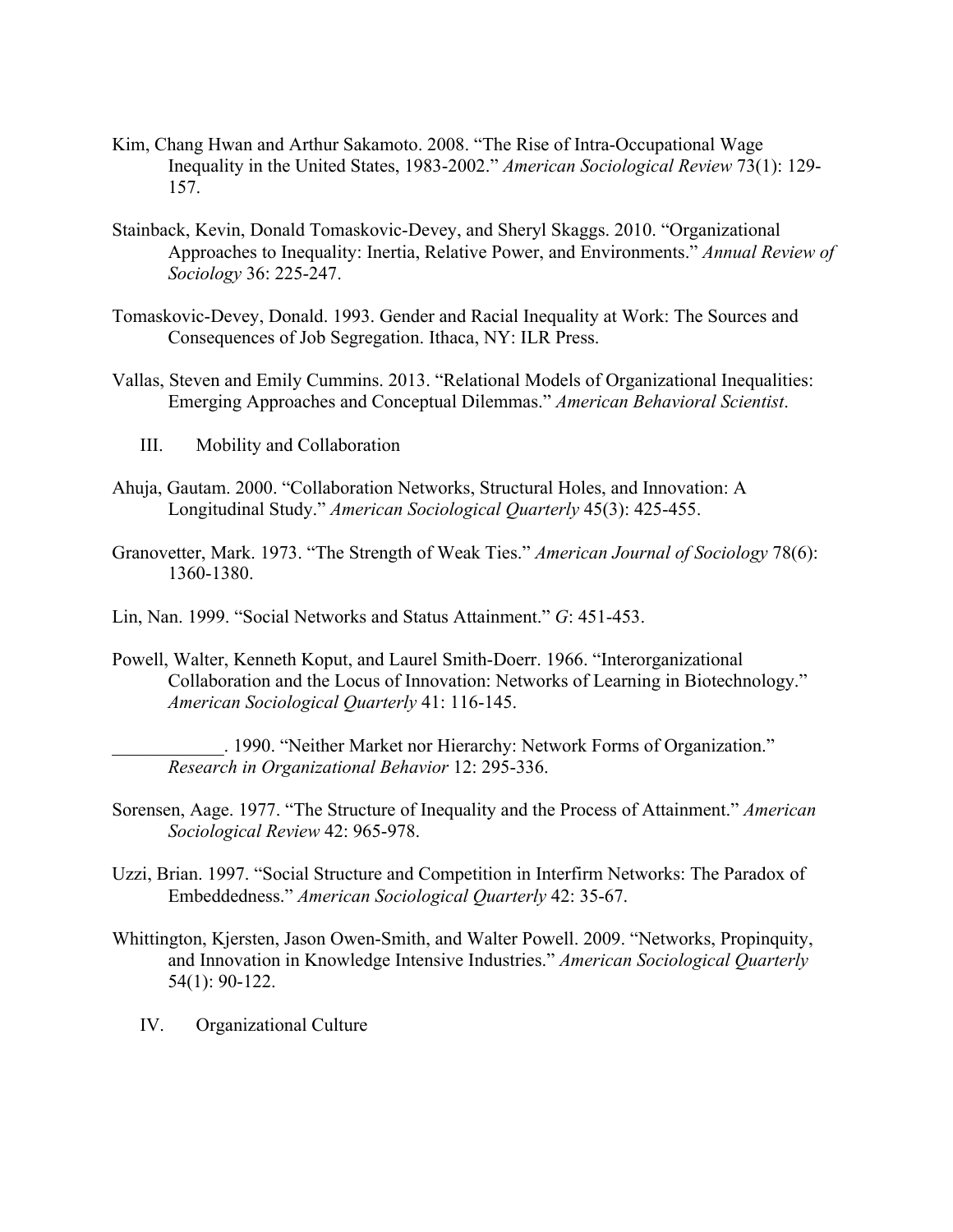- Alvesson, Mats. 2011. "Organizational Culture: Meaning, Discourse, and Identity." In *The Handbook of Organizational Culture and Climate*, ed. Neal M. Ashkanasy, Celeste P. M. Wilderom, and Mark F. Peterson, 11–28*.* Thousand Oaks, CA: SAGE Publications.
- Binder, Amy. 2007. "For Love and Money: Organizations' Creative Responses to Multiple Environmental Logics." *Theory and Society* 36: 547–571.
- Hallett, Tim, and Marc J. Ventresca. 2006. "Inhabited Institutions: Social Interactions and Organizational Forms in Gouldner's Patterns of Industrial Bureaucracy." *Theory and Society* 35: 213–216.
- Kenny, Kate, Andrea Whittle, and Hugh Willmott. 2016. "Organizational Identity: The Significance of Power and Politics." In *The Oxford Handbook of Organizational Identity,*  ed. Michael G. Pratt, Majken Schultz, Blake E. Ashforth, and Davide Ravasi, 140–159. Oxford: Oxford University Press.
- Kreiner, Glen E., and Chad Murphy. 2016. "Organizational Identity Work." In *The Oxford Handbook of Organizational Identity,* ed. Michael G. Pratt, Majken Schultz, Blake E. Ashforth, and Davide Ravasi, 276–293. Oxford: Oxford University Press.
- Pratt, Michael G., Majken Schultz, Blake E. Ashforth, and Davide Ravasi. 2016. "Introduction: Organizational Identity: Where We Have Been, Where We Are, and Where We Might Go." In *The Oxford Handbook of Organizational Identity,* ed. Michael G. Pratt, Majken Schultz, Blake E. Ashforth, and Davide Ravasi, 1–18. Oxford: Oxford University Press.
	- V. Non Profit and Non Governmental Organizations
- Alexander, J. 1987. "The social requisites for altruism and voluntarism: Some notes on what makes a sector independent." *Social Theory* 5: 165-171.
- Anheier, H. 1990. "Themes in international research on the nonprofit sector." *The Non-profit and Voluntary Sector Quarterly* 19.
- Bryant, Raymond. 2005. *Nongovernmental Organizations in Environmental Struggles: Politics and Making More Capital in the Philippines*. Yale University Press.
- McAdam, Doug and W. Richard Scott. 2005. "Organizations and Movements." Pp. 4-40 in *Social Movements and Organization Theory*, edited by Gerald F Davis, Doug McAdam, W. Richard Scott, and Mayer N. Zald. Cambridge, UK: Cambridge
- DiMaggio, Paul and Lemut Anheier. 1990. "The sociology of nonprofit organizations and sectors." *Annual Review of Sociology* 16(1): 137-159